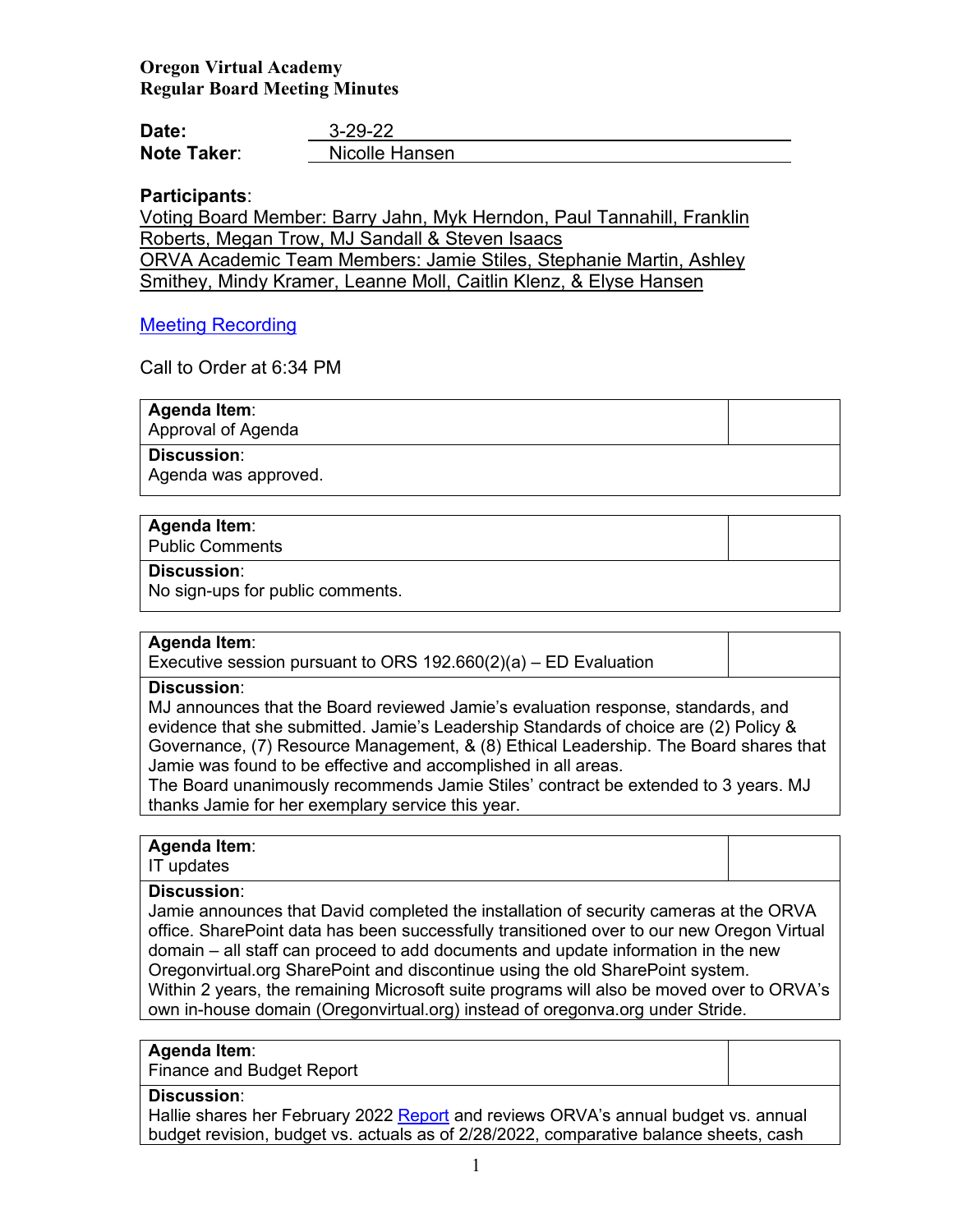flow projections, and restricted funds.

## **Agenda Item**:

Review draft addendum to ORVA Vaccination Rule & School Safety Protocols

## **Discussion**:

Jamie gives an overview of the addendum to the rules and protocols:

Unvaccinated office staff will continue to do weekly tests until Coos County falls into the low risk category. Per CDC guidance, the required amount of time to quarantine has been changed from 10 days to 5 days; Jamie provides a quarantine calculator in the addendum. Masking guidelines as pertained on the Oregon Health Authority website, masks are recommended but not required.

## **Agenda Item**:

First Policy Reading Packet #7; Adopt Packet #6

## **Discussion**:

Myk reads through Policy Packet 7: JFCF-Hazing, Harassment (Student) IGAI-Human sexuality health education JB-Equal Educational Opportunity JED-Student Absences & Excuses JFCF-AR -Hazing, Harassment Reporting Procedures (student) JBB-Educational Equity JFC-Student Conduct JEA-Compulsory Attendance

## **Agenda Item**:

Board Calendar Committee Report

## **Discussion**:

Barry shares the ORVA Board Calendar – Jamie and Barry discuss and adjust items on the calendar. Charter Renewal removed from March 2022 (renewal will be for next school year). OSBA Legislative Policy updates: no new updates right now; Jamie mentions 3% cap rule - Budget Committee will review info received from North Bend SD about how this is going to affect ORVA and will then be brought to the Board.

Jamie and Hallie move the Draft Budget for Fiscal Year 23 from April 2022 to May 2022. Staffing recommendations for 22/23 SY moved from April to May.

## **Agenda Item**:

AFT/OEU update (request/response submitted)

## **Discussion**:

Franklin states that their first negotiation is this upcoming Thursday. Proposals are moving back and forth fluently, and they are making decent progress.

## **Agenda Item**:

ORVA Team Topics

## **Discussion**:

Jamie shares her [ED Report](https://k12inc-my.sharepoint.com/:p:/g/personal/nhansen_oregonva_org/EXlbVTxI6IZAmAJnJe1pgRgBtncDYJtiTaLxhHCdZFy8vQ?e=HBf2cV) – celebrations for staff, mid-year staff engagement survey results, enrollment/attendance updates, staffing updates, Senate Bill 13: Tribal History/Shared History, State Testing update, and upcoming events.

#### **Agenda Item**:

Items for Approval: Previous Meeting Minutes & Pending Invoices